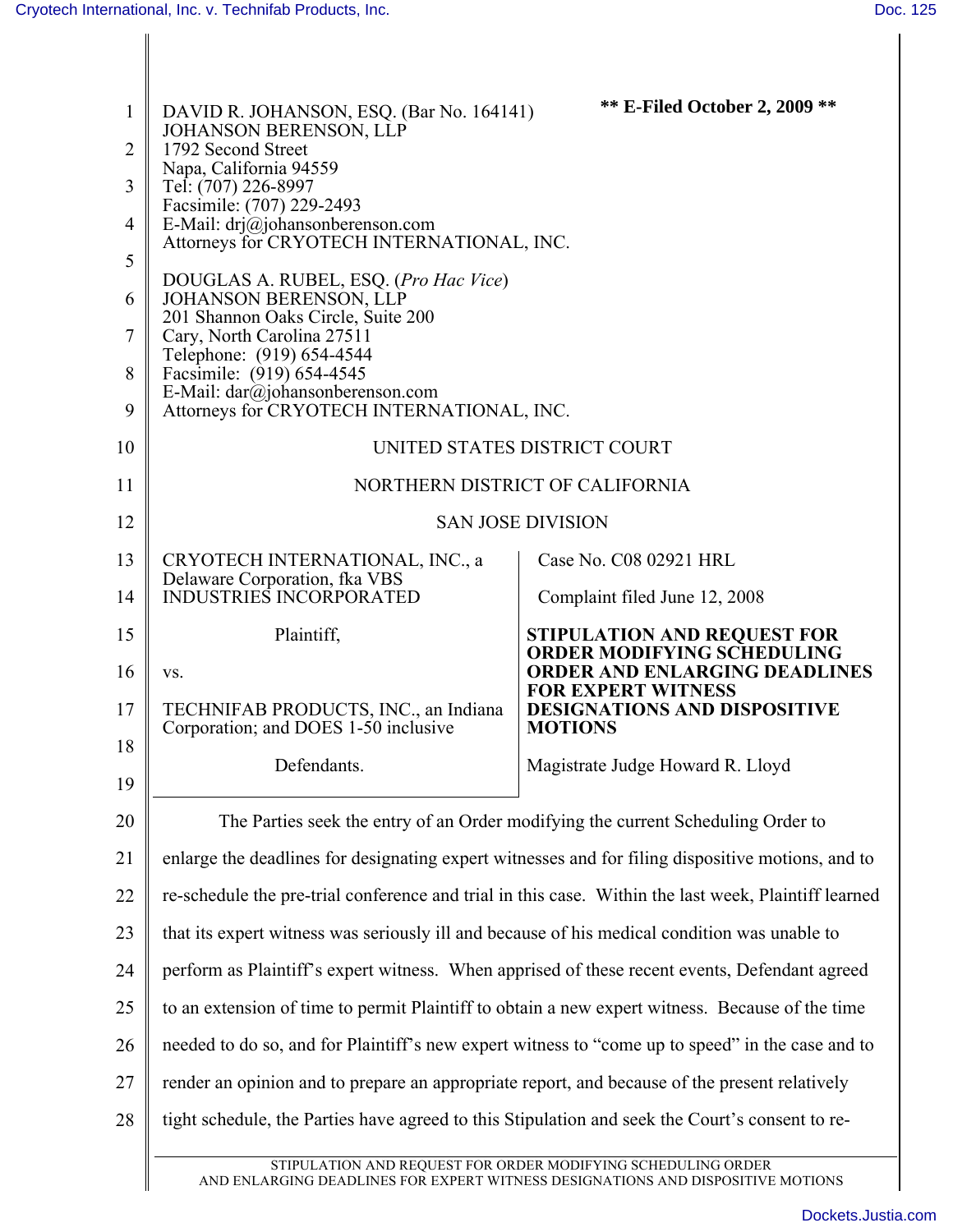1 schedule the applicable deadlines and trial schedule.

2 3 4 5 6 7 The present Scheduling Order provides as follows: Discovery – September 30, 2009; Expert Witness Designation and Reports – October 2, 2009; Designation of Rebuttal Experts – October 16, 2009; Expert Discovery Cutoff – October 30, 2009; last day for hearings on dispositive motions – December 8, 2009; Pre-Trial Conference – January 5, 2010; Trial – January 11, 2010. Scheduling Order dated April 20, 2009 [Doc. No. 41], as amended by Joint Stipulation and Order Extending Deadline for Fact Discovery [Doc. No. 92].

8 9 10 11 12 13 The Parties request an enlargement of the October 2, 2009 Expert Witness Designation deadline to December 4, 2009, an enlargement of the October 16, 2009 Designation of Rebuttal Experts deadline to December 18, 2009, and an enlargement of the deadline for the last day of hearings on dispositive motions to January 15, 2010. The requested enlargements would impact the other deadlines, specifically the January 5, 2010 Pre-Trial Conference and the January 11, 2010 Trial date.

14 15 16 17 18 19 20 21 22 23 24 Good cause exists for this Court to exercise its discretion and enlarge the time in which the Parties have to designate their experts, file dispositive motions, and to conduct trial, if necessary. The parties diligently prepared for and conducted mediation in this case, have conducted discovery, and have advised each other of their expert witnesses (including seeking the provision to their expert witnesses of documents obtained in discovery in compliance with the Stipulated Protective Order [Doc. No. 36]. The parties were diligent in assisting the Court in creating a workable Rule 16 scheduling order. Their noncompliance with the Scheduling Order's deadlines occurred or will occur notwithstanding diligent efforts to comply because of developments that were not reasonably anticipated at the time of the Rule 16 scheduling conference; and the Parties are diligent in seeking an amendment of the Scheduling Order once it became apparent it could not comply with the Order. ///

25

26

///

27 ///

28 ///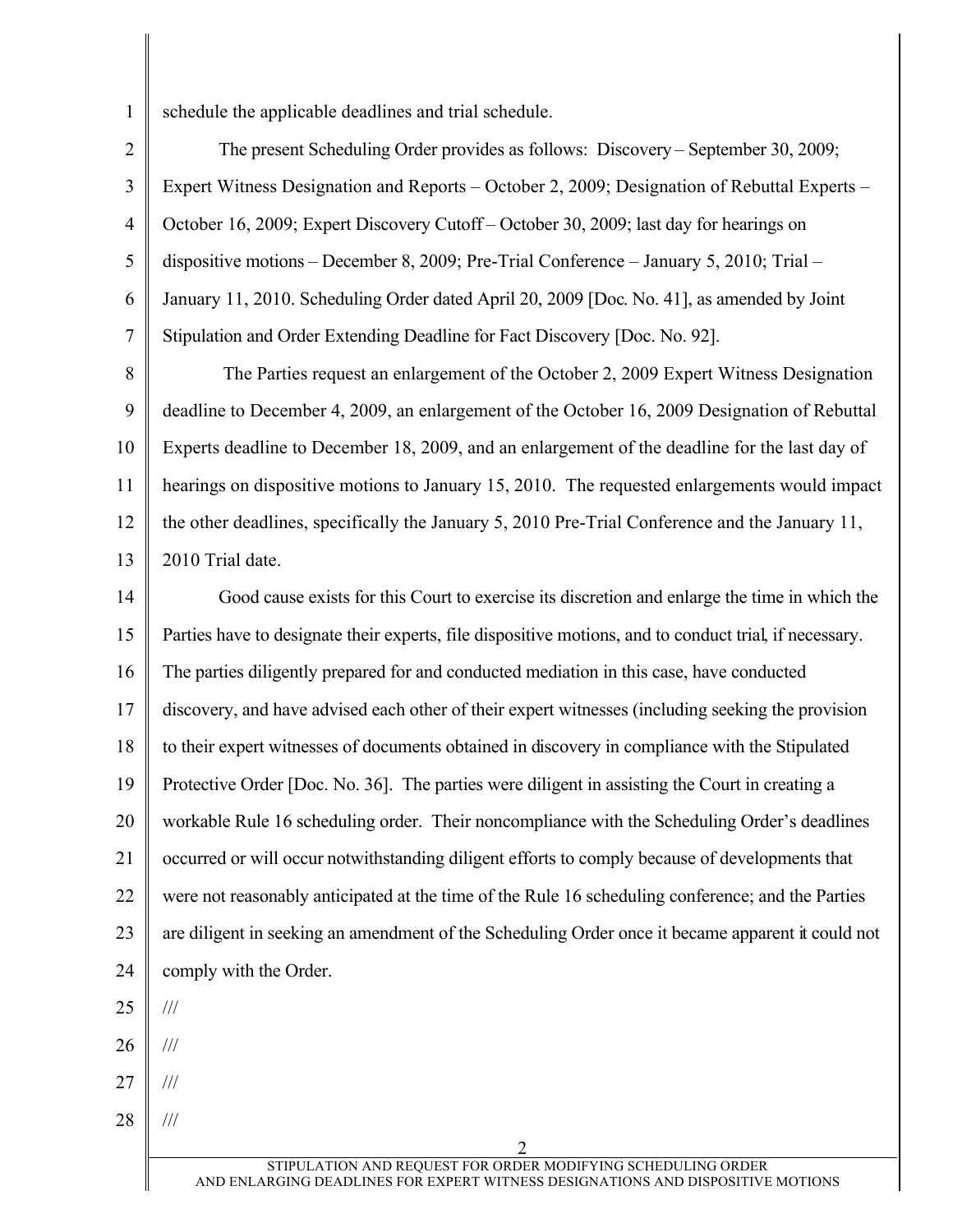If the Court approves, the Parties would propose the following amended schedule:

| <b>EVENT</b>                                                                                                                                                | <b>EXISTING DATE</b>                                                                   | PROPOSED DATE                                                                                                                                                                                            |
|-------------------------------------------------------------------------------------------------------------------------------------------------------------|----------------------------------------------------------------------------------------|----------------------------------------------------------------------------------------------------------------------------------------------------------------------------------------------------------|
| <b>Fact Discovery Cutoff</b>                                                                                                                                | September 30, $20091$                                                                  |                                                                                                                                                                                                          |
| Designation of Experts With<br>Reports                                                                                                                      | October 2, 2009                                                                        | December 4, 2009                                                                                                                                                                                         |
| Designation of Rebuttal<br><b>Experts With Reports</b>                                                                                                      | October 16, 2009                                                                       | December 18, 2009                                                                                                                                                                                        |
| <b>Expert Discovery Cutoff</b>                                                                                                                              | October 30, 2009                                                                       | January 15, 2010                                                                                                                                                                                         |
| Last Day for Hearings on<br><b>Dispositive Motions</b>                                                                                                      | December 8, 2009                                                                       | February 19, 2010                                                                                                                                                                                        |
| Final Pre-Trial Conference                                                                                                                                  | January 5, 2010                                                                        | <b>TBD</b>                                                                                                                                                                                               |
| <b>Bench Trial</b>                                                                                                                                          | January 11, 2010                                                                       | <b>TBD</b>                                                                                                                                                                                               |
| Dated: September 30, 2009                                                                                                                                   | By: $\overline{\phantom{a}}$<br>By: /s/ Mark D. Hassler<br>Products, Inc.              | /s/ Douglas A. Rubel<br><b>DOUGLAS A. RUBEL</b><br>Attorneys for Plaintiff Cryotech<br>International, Inc.<br>HUNT, HASSLER & LORENZ, LLP<br><b>MARK D. HASSLER</b><br>Attorneys for Defendant Technifab |
| $\frac{1}{1}$                                                                                                                                               |                                                                                        |                                                                                                                                                                                                          |
| $\frac{1}{1}$                                                                                                                                               |                                                                                        |                                                                                                                                                                                                          |
| conducting fact discovery, however, Defendant does not agree to such an enlargement. Accordingly,<br>Plaintiff is filing a separate motion for such relief. | Plaintiff has requested an enlargement of the existing September 30, 2009 deadline for |                                                                                                                                                                                                          |
|                                                                                                                                                             |                                                                                        |                                                                                                                                                                                                          |

1  $\overline{2}$